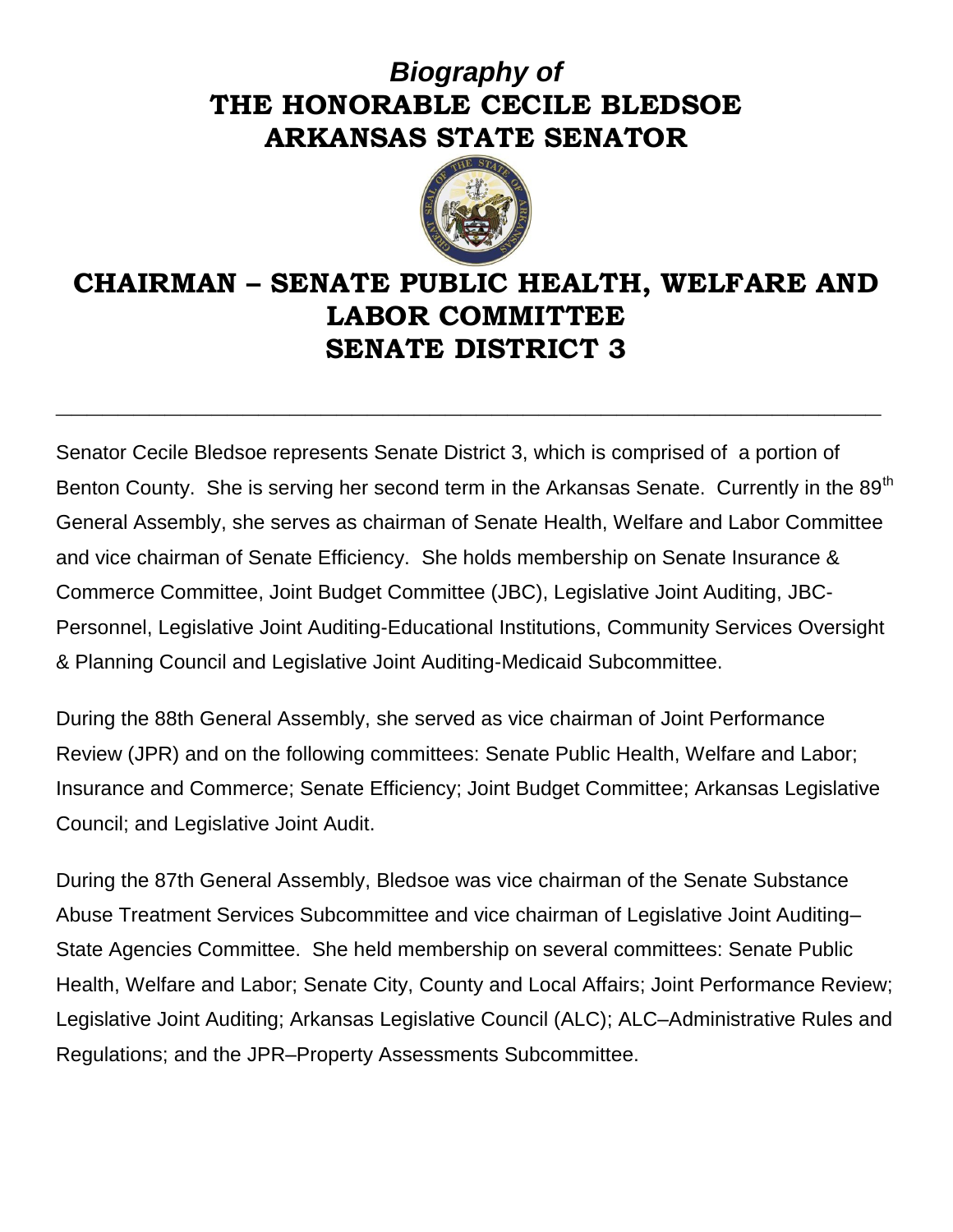Nationally, Senator Bledsoe is active with several key organizations. She holds membership on the Health and Human Services Task Force of the American Legislative Exchange Council (ALEC), the Human Services and Public Safety Committee of the Southern Legislative Conference (SLC) and the Health Committee of the National Conference of State Legislatures (NCSL).

In 1998, Senator Bledsoe was elected to the Arkansas House of Representatives and served three consecutive terms. As a State Representative, she served on the House Judiciary, Education, Health and Welfare, Insurance and Commerce, State Agencies and Governmental Affairs, Joint Budget, and Joint Performance Review committees. Throughout her tenure as State Representative, she co-sponsored tort reform and passed legislation making safe retractable needles available to health care workers. Other key legislation covered issues on adoption, water resources, body piercing, medical savings accounts, medical student loan programs and perpetrators of sex crimes. She also helped secure grants and appropriations for several fire departments, city and community organizations, Northwest Arkansas Community College, and the Fayetteville Veterans Home.

She received several accolades during the 87th General Assembly; the Arkansas Medical Society selected Senator Bledsoe for their "Legislator of the Year Award" and she was recognized as a "Distinguished Legislator" by the Arkansas Municipal League. In 2012, she was recognized as a Friend Of Freedom by the Advance Arkansas Institute based on her voting records during the 88th General Assembly.

Civically, Senator Bledsoe has served on the board of Miller Place and the board of directors for the Northwest Arkansas Agency on Aging, and is a former board member of the Kendrick Fincher Memorial Foundation and Our Farm, Inc. She is a member of the Benton County Republican Committee and the Benton County Republican Women.

2